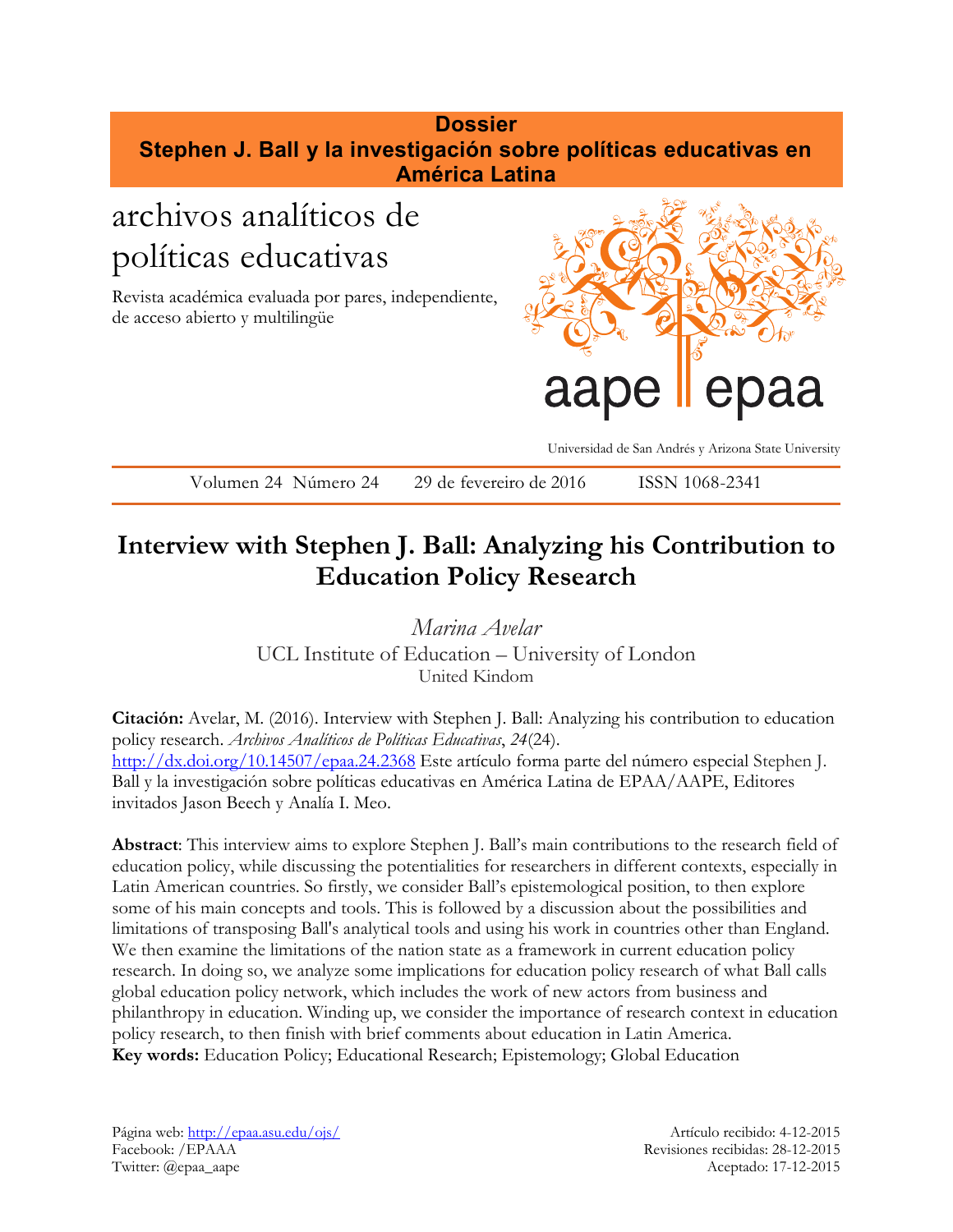**Entrevista con Stephen J. Ball: Su contribución a la investigación de las políticas educativas Resumen**: Esta entrevista tiene como objetivo explorar las principales contribuciones de Stephen J. Ball para el campo de la investigación de políticas educativas, discutiendo las posibilidades para los investigadores en diferentes contextos, especialmente en los países de América Latina. Así, en primer lugar, consideramos la posición epistemológica de Ball, para luego explorar algunos de sus principales conceptos y herramientas. Esto es seguido por una discusión sobre las posibilidades y limitaciones de la transposición de las herramientas analíticas de Ball y el uso de su obra en países distintos de Inglaterra. Luego examinamos las limitaciones del estado-nación como marco analítico en la investigación sobre política educativa actual. Al hacerlo, se analizan algunas implicaciones de lo

que Ball llama redes globales de políticas de educación para la investigación de política educacional, que incluye el trabajo de nuevos actores en la educación provenientes de los negocios y la filantropía. Para terminar, consideramos la importancia del contexto en la investigación de la política educacional, para luego finalizar con breves comentarios acerca de la educación en América Latina. **Palabras clave:** Políticas Educacionales; Investigación Educacional; Epistemología; Educación Global

#### **Entrevista com Stephen J. Ball: Uma análise de sua contribuição para a pesquisa em política educacional**

**Resumo**: Esta entrevista objetiva explorar as principais contribuições de Stephen J. Ball para o campo de pesquisa de políticas educacionais, discutindo as potencialidades para pesquisadores em diferentes contextos, em especial em países da América Latina. Então primeiramente consideramos o posicionamento epistemológico de Ball, para então explorar alguns de seus principais conceitos e ferramentas. Disto segue uma discussão sobre as possibilidades e limitações da transposição das ferramentas analíticas de Ball e do uso de seu trabalho em pesquisas realizadas em países distintos da Inglaterra. Então examinamos as limitações do uso do Estado-Nação como quadro conceitual para a pesquisa em política educacional atualmente. Neste sentido, analisamos algumas implicações das redes globais de política educacional, como Ball as chama, para a pesquisa em política educacional, as quais incluem o trabalho de novos atores empresariais e filantrópicos em educação. Por fim, consideramos a importância do contexto para a pesquisa em política educacional, para então encerrarmos com breves comentários sobre a educação na América Latina.

**Palavras-chave:** Política Educacional, Pesquisa Educacional; Epistemologia; Educação Global

#### **Interview with Stephen J. Ball**

As one of the most eminent scholars in the field of education policy in the United Kingdom, Stephen J. Ball<sup>1</sup> has published numerous books and articles since the 1980s. He has analyzed various themes related to education policy, scrutinizing them throughout different educational instances. From the micro politics of schools to the emergence of a global education policy network, his range can be seen in books such as *The Micro Politics of the School* and *Networks, New Governance and Education*. Still, he sustains an interest in the interplay between global and local in the education policy process.

With a research approach that combines modernist data collection with post-structuralist theorization, Ball challenges analytical concepts and epistemic assumptions of the social order and structure that tend to exclude complex and messy qualities of the social world and education. In doing so, he provides conceptual tools that can be worked in many different settings. They might be understood as starting points, or guiding questions, which can be steered in different directions,

<sup>&</sup>lt;sup>1</sup> Stephen J. Ball is Distinguished Service Professor of Sociology of Education at the UCL Institute of Education (University College London), where he was Karl Mannheim Professor of Sociology of Education from 2001 to 2015.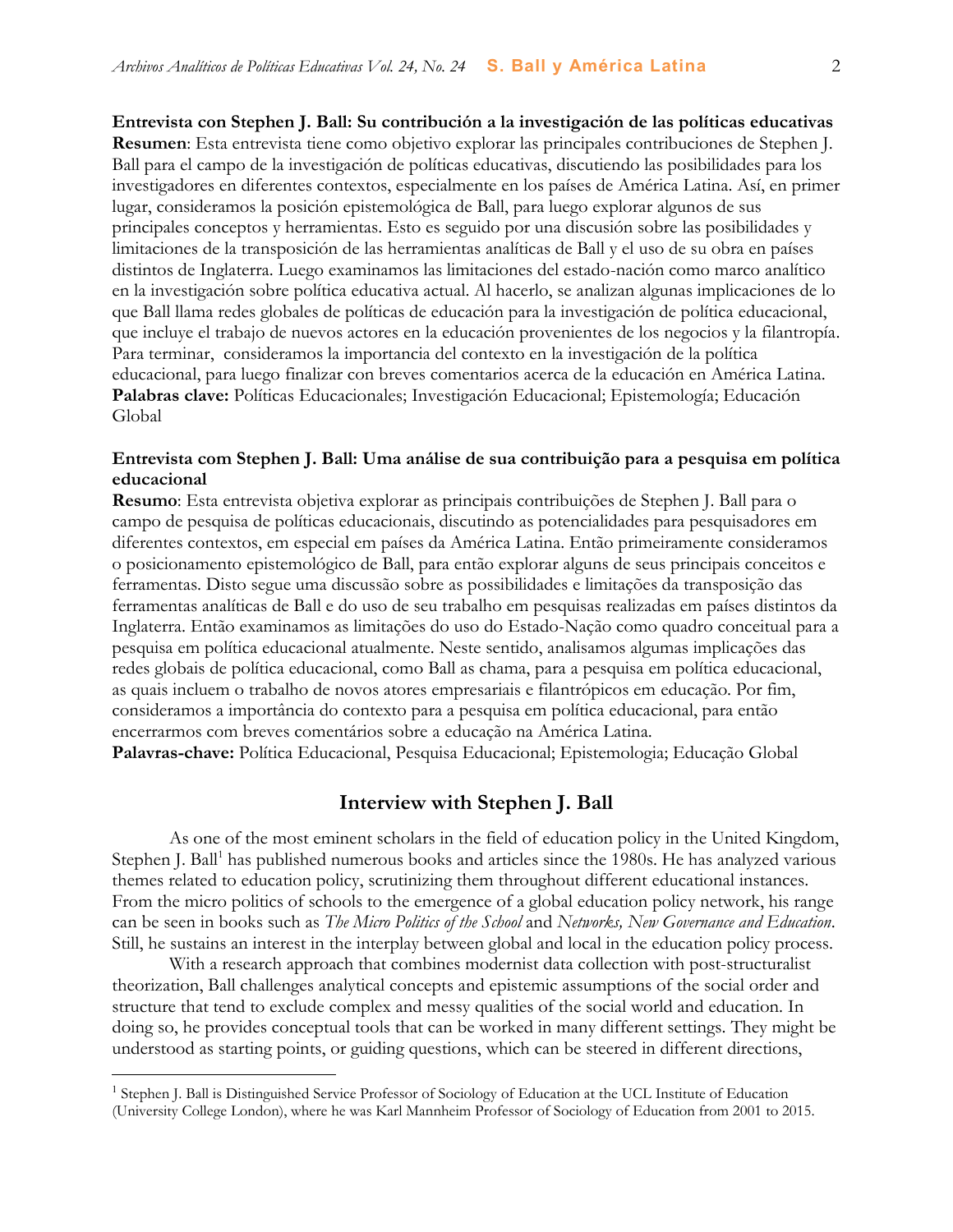rather than specific guidelines on how to do research. This essential aspect of Ball's work enables education researchers in many countries to engage with Ball's analytical tools. Amongst them, Ball highlights the heuristic separation between policy text and discourse, the policy cycle and the concept of policy enactment, all further described in this interview.

The following interview was conducted in London on May  $2015<sup>\text{D}</sup>$ , and it aims to explore Stephen Ball's main contributions to education policy research, while discussing the potentialities for researchers in different contexts, especially in Latin American countries. So firstly, we consider Ball's epistemological position, to then explore some of his main concepts and tools. This is followed by a discussion about the possibilities and limitations of transposing Ball's analytical tools and using his work in countries other than England. We then examine the limitations of the nation state as a framework in current education policy research. In doing so, we analyze some implications of what Ball calls global education policy network for education policy research, which includes the work of new actors from business and philanthropy in education. Winding up, we consider the importance of context in education policy research, to then finish with brief comments about education in Latin America.

*Marina Avelar (M.A.): In this interview I would like to talk to you about your theoretical and methodological approaches to education policy analysis, and explore some analytical potentialities for researchers in Latin America. I would like to start our conversation by asking about the foundations of your work, or your epistemological and theoretical positions as an education researcher. What are the key authors and perspectives that have influenced your studies on educational policies? In which ways have they supported your thinking about education policy?*

Stephen J. Ball (S.J.B.): That is actually a difficult question to answer, because I am an unstable epistemological subject. Historically, I started out very much as an ethnographer, a kind of interpretive/positivist who thought that I could capture the reality of the world through engagement in ethnographic practices, and I did lots of very traditional ethnographic work. My PhD was in that style of research. But lately I have become influenced, captured, engaged by a very different kind of theoretical and epistemological position, which is a post-structuralist one, mainly embedded in the work of Michel Foucault. As a result of that, I suppose, I would describe myself as holding a kind of double epistemology, and I think that is important and necessary in order to do useful analytical work in relation to the social world. We can't capture - well, I want to erase that word - we can't make sense of, create sense about the world, by using one theory or one epistemological position, because the world is more obdurately complex and difficult than what can be grappled with simply using one position, taking up one position. So I am now someone who uses modernist methods, and then subjects them to post-structural theorizing. And the interplay between data - of a modernist kind, and theory - of a post-structuralist kind, I find very productive and generative; not necessarily in a simple sense of offering clear outcomes, often creating new problems and leaving tensions that are unresolved. But that would describe where I am, I suppose.

*M.A.: Drawing from Foucault, in some of your writings, like the paper "Intellectuals or Technicians?", you present strong criticisms to the epistemic assumptions of order, structure, function, cause and effect, that are all mobilised to represent the social. You say that in doing so, the mobile, complex and messy qualities of lived experience are excluded. In the case of policy studies, these "tidy generalizations" often fail to capture the realities of influence, pressure, conflict and compromise of the policy making process. So in contrast, to prevent this distortion of social complexity, which epistemic assumptions do you work with? How do they delineate your research approaches?*

S.J.B.: I suppose, as you have suggested, I have been trying to move away from too much order, too much structure, too much causation in my work. One of the moves towards a more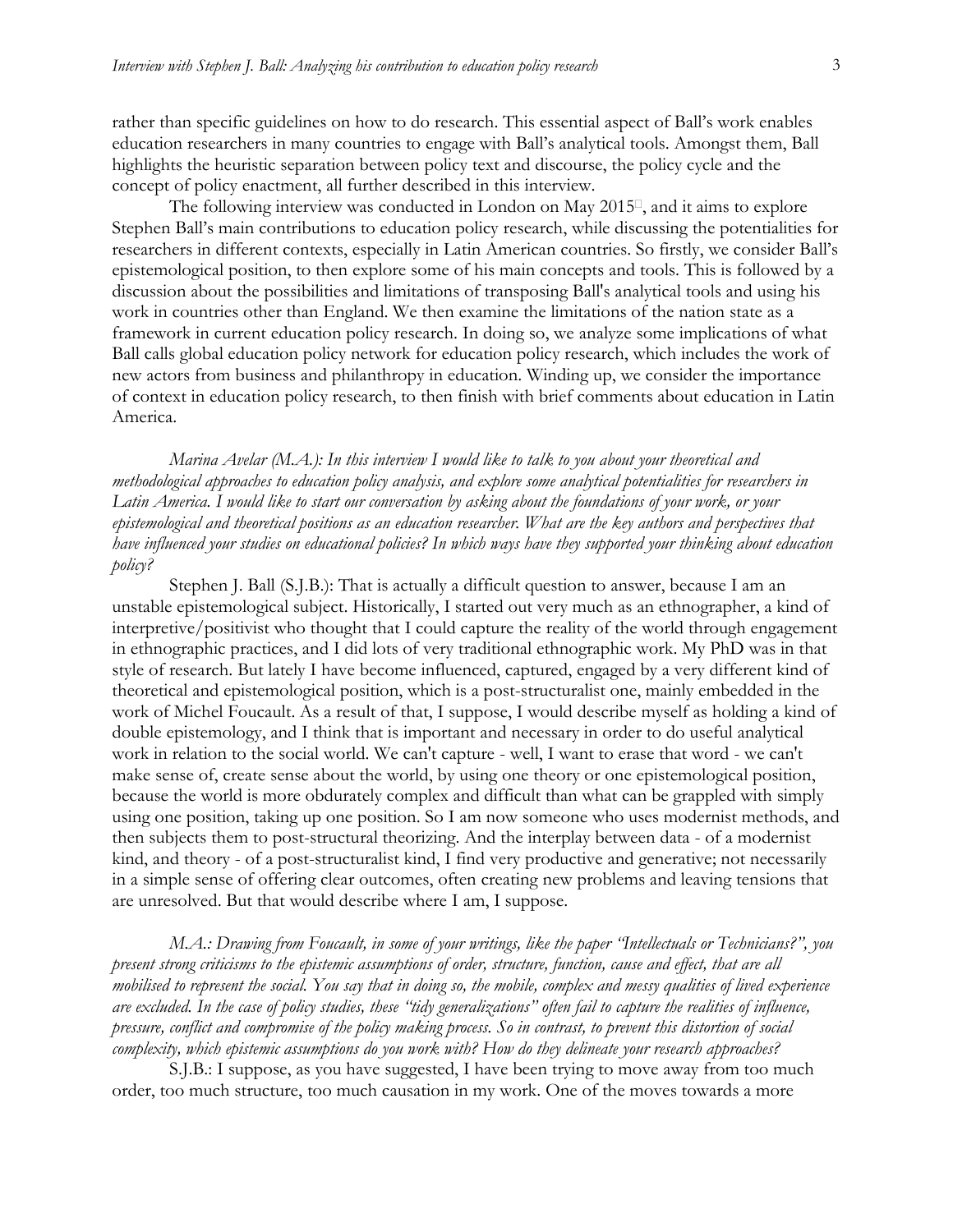'messy' political analysis of the social world - which took me eventually to the use of Foucault's notions about power and the investment of power as a fundamental, if you like, organizing principle to social relations - was the book "The Micro Politics of the School"<sup>2</sup>; which is translated in Spanish<sup>3</sup>. And I wrote that book because I was unhappy with what was available in terms of the kind of organizational theory that was then being applied to schools and to how schools work. Basically, again starting with data, it seemed to me that those theoretical materials simply failed to capture the disorder, the messiness, the incoherence of the political life of schools, and concomitant processes of struggle, conflict and compromise. It seemed to me that we needed a more political view of the world, we needed a different kind of epistemological apparatus to make sense of those messy and complex and disordered realities.

So I wanted to try and think about schools starting from an assumption of disorder rather than an assumption of order, not using order as a way of making sense of what I was seeing and experiencing. And as I say, in some ways, and these things always make different sorts of sense in hindsight, that did provide one small step towards Foucault and towards post-structuralism. And towards the erasure of many of the simple binaries that underpin modernist social thought, binaries between truth and power, structure and agency, discourse and interpretation. So I have come in a way to try and explore the gaps, tensions and relationships between those things, and not necessarily to position myself on one side or the other, but to explore the uncertainties and the irresolutions between them.

## *M.A.: In many of your books you are very straightforward about not wanting to offer a final account of things, or the truth, but rather a set of starting points and openings. This forthright claim has a significant position in your texts. Why disclosing this is important to you? How does it relate to your epistemological position?*

S.J.B.: I think, again, it goes back for me to the problems and the origins of modern social science. Modern social science came into being essentially in its relationship to the needs of the emerging state in the 19<sup>th</sup> century, and the role of social science was to provide solutions to the problem of the management of the population. So there was an emphasis on conclusions, on findings, on definitive accounting of the world, of an accounting in a literal sense: numbers. Social scientists would then provide a basis for the work of the state, for policy, for policy solutions, the development of institutions and organizations that would identify, define and solve social problems. An arrangement of power/knowledge. And that then became invested in the basic epistemology of the social sciences, this normative pressure towards the idea of findings and conclusions and definitiveness.

In one simple sense that is totally misguided in the expectation that every single research project can provide you with definitive conclusions, but those expectations get built in the mundane practices of social sciences. They get built in to the work of research students who, until recently, were expected to produce PhD thesis that would have conclusions. To research projects, in the sense that funders would expect the researcher to produce findings that will have some kind of 'impact' in the world. Journal articles sometimes still have this very rigid format, which would end up with findings and conclusions. And for me those things were artefactual, they were actually a set of practices that had a history, in a Foucauldian sense, if you like; that they were the product of the history of social sciences. And, for my point of view, they foreclosed the necessary modesty of social science.

In fact, I think, most of us, most of the time can only aspire to extremely modest claims

<sup>2</sup> Ball, S. J. (1987). *The Micro-Politics of the School: Towards a Theory of School Organization* (1 edition). Routledge.

<sup>3</sup> Ball, S. J. (1989). *La micropolitica de la escuela / The Micro Politics of The School*. Barcelona: Paidos Iberica Ediciones Sa.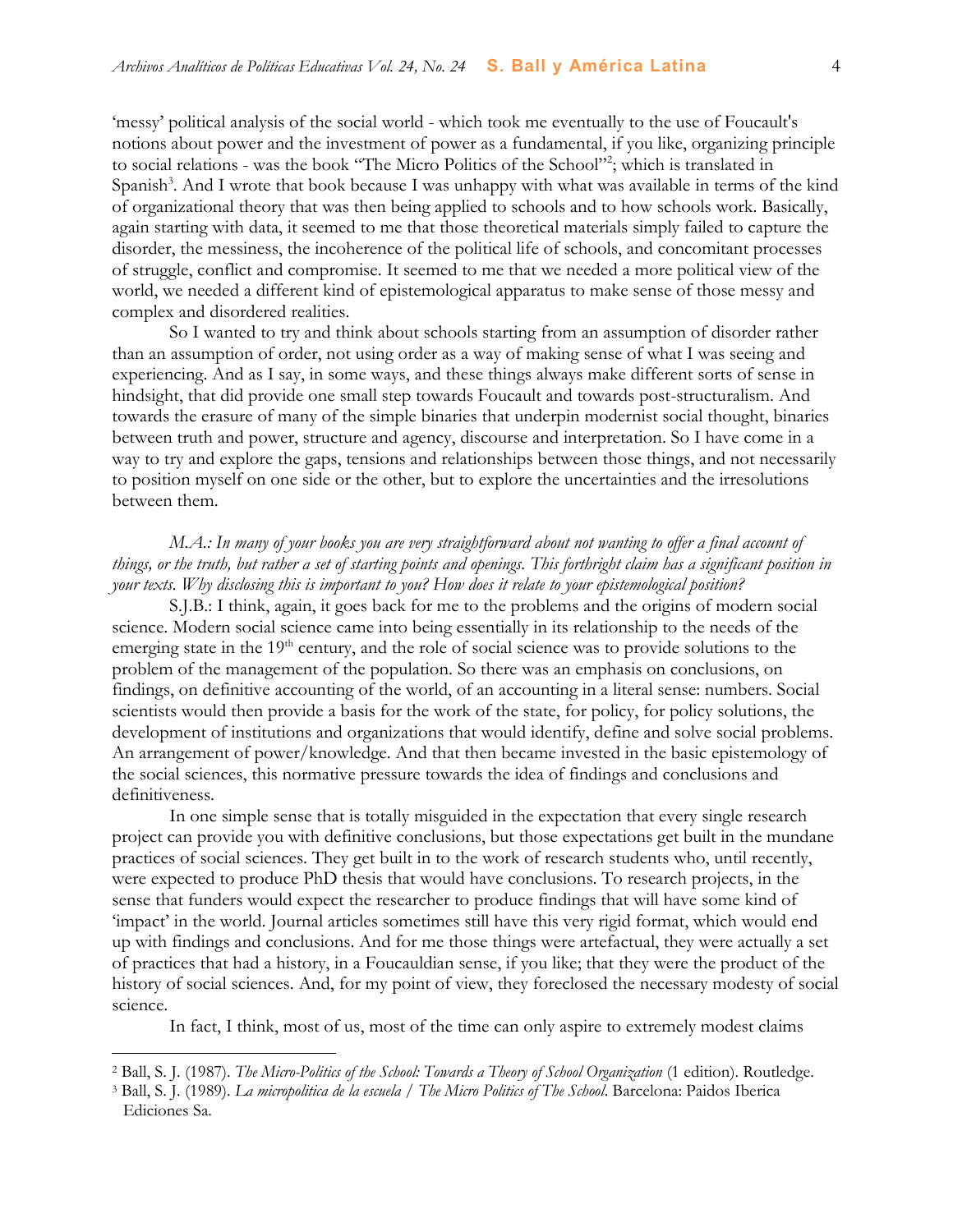about sense making, about how the world works, or how we can talk about the way it works. And that modesty has become the basis of my practice in terms of how I want to make claims. I think that most of the research I do can perhaps sometimes say some useful things, but only things that are related to the modesty of the research itself. They might help people make sense of the social practices in which they are engaged. But always starting points, or partial views, temporary possibilities for thought and for action. And again, of course, you could say that is inspired by reading too much Foucault. He said at some point, when somebody asked him a similar question, his response was to say that my work, he said, is like a series of abutments, or strings of dots strategic knowledge. And I am very happy to make the same sort of claim. I always feel that when I get to the end of a piece of research, I know what the good questions are, rather than having any sense of what the answers are.

*M.A.: In your analysis of education policy you create concepts and "analytical tools" that aim to better apprehend this complex and messy social reality. Which "tools" would you consider to be the most important ones? Can you map the key aspects of your theoretical take on policy making?*

S.J.B.: Again that is a very difficult question, it is a sort of tidying up question. I don't feel that I have a coherent set of ideas or concepts that I developed which are now out there, firmly established, ready to be used, which others can then draw upon. I see myself as having trialed a set of ideas that may have some leverage in terms of making sense of policy. From my point of view, a really good thing is that some people have been able to use that leverage and been able to make use of some of the things I have trialed and explored to develop their own analysis – to move things on.

I suppose there are three things in particular: one is this heuristic separation between text and discourse, which I wrote about in the 1990s<sup>4</sup>, and I just revised in a paper 21 years on<sup>5</sup>. In that I was trying to explore this dual epistemology, which I talked about previously. I wanted to think about interpretation and discourse, I wanted to try and think about the difference between positioning the subject in the center of meaning as an interpretive actor, somebody who is an active sense maker, an active translator of the social world; over and against a view of them as a subject produced by discourse, who is spoken by discourse, rather than a speaker of discourse. And I wanted to use this heuristic binary to make problematic the way in which in policy analysis we talk about policy makers, or policy actors. To try to make policy analysts be clearer about whether we see 'policymakers' as active interpreters of the world who are 'making' meaning, or the product of discourse whose possibilities for sense making are actually constructed elsewhere. So that is one thing.

I suppose the other thing is the notion of the *policy cycle*, which was something that originally came out of the work I was doing with Richard Bowe<sup>6</sup>. We were thinking about policy and trying to build an idea of policy trajectories. To think about policy not as a document, or as thing, as a social entity which moves through space and changes as it moves, and changes things as it moves, changes the spaces it moves through: so it is changed by and it changes things. So we talked about contexts of policy: the context of influence, the context of text production and context of practice. Which, again, is very much a rough heuristic, but it draws attention to the way in which policies are different things in those different contexts. That work is being done on, around, with and in relation to policy

<sup>4</sup> Ball, S. J. (1993). What Is Policy? Texts, Trajectories and Toolboxes. *Discourse: Studies in the Cultural Politics of Education*, *13*(2), 10–17.

<sup>5</sup> Ball, S. J. (2015). What is policy? 21 years later: reflections on the possibilities of policy research. *Discourse: Studies in the Cultural Politics of Education*, *36*(3), 306–313.

<sup>6</sup> Bowe, R., Ball, S., & Gold, A. (1992). *Reforming Education and Changing Schools: Case Studies in Policy Sociology*. London ; New York: Routledge.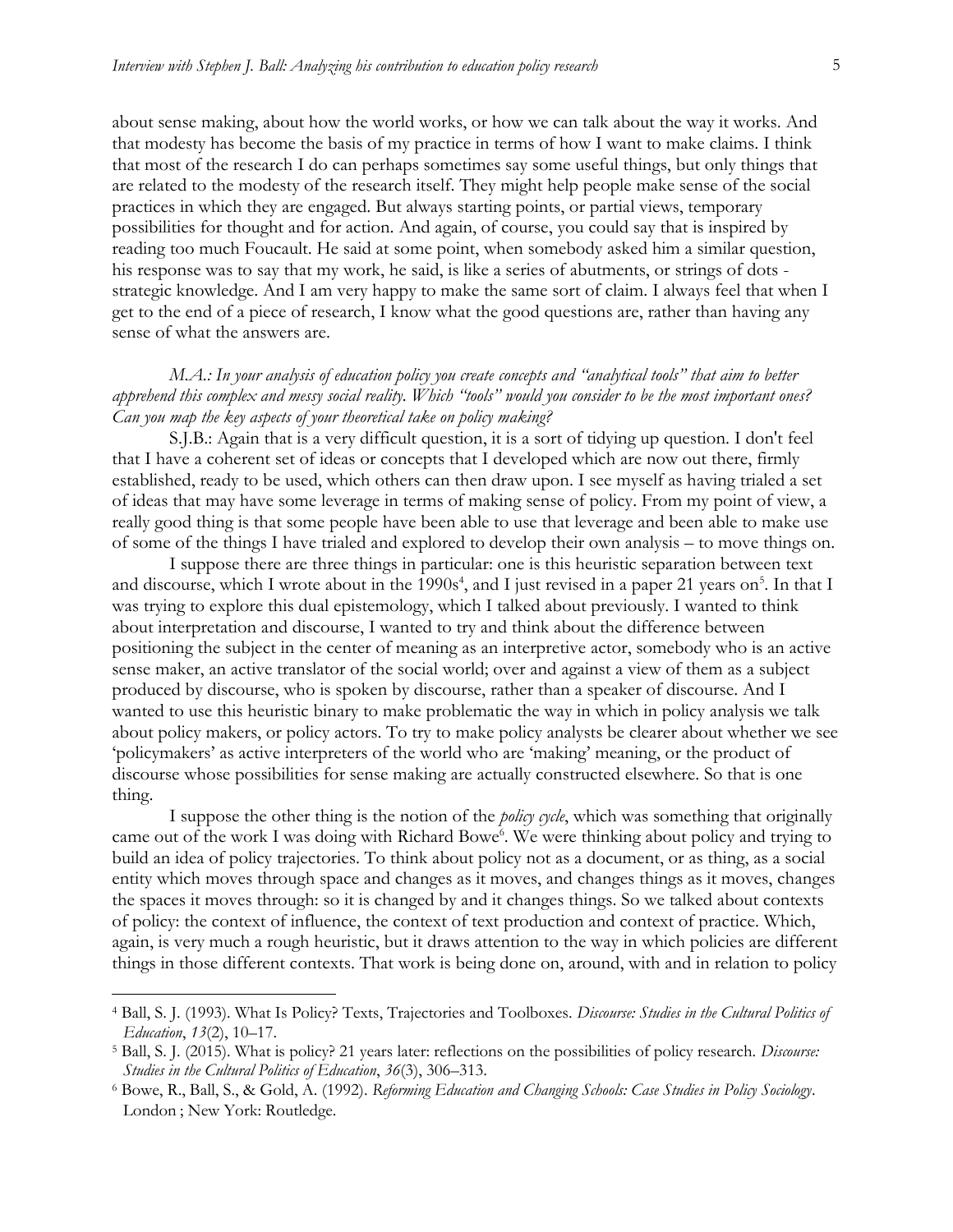in those different contexts, and different sorts of people are working on and in relation to policy in those different sorts of contexts. And the questions therefore we need to ask as policy researchers depend on the contexts we are looking at, or the position we take in terms of the questions we ask about policy. Are we interested in its trajectory, or are we interested in policy simply in one point in its trajectory? Are we interested in texts or action? So again, it was trying to create problems for policy research, in the same way text and discourse was meant to create problems, which then people have to think about. So the policy cycle is meant to create problems that people have to deal with.

And then the third thing comes out of the relationship between text and action which is the idea of policy enactment. And policy enactment is again an attempt to escape from the confines of nice, neat and tidy modernist theorizing, focused particularly around the notion of implementation. And I wanted to erase *implementation* from the language of policy research; to make it a pariah because of the epistemological, empirical and theoretical assumptions that it carries with it. A policy is "*implemented*" or implementation fails, policy is fixed in texts, it is something somebody writes and designs it and that somebody else *implements* or not. What I wanted to do was to replace that with the notion of enactment and to see enactment both as a creative process, from which we should expect that what comes out of the process of enactment is something different from that which is written in text, on the one hand. But also, on the other hand, to recognize that enactment is in part produced discursively, that the possibilities of acting towards, thinking about, speaking about policy are actually articulated within the limits of certain discursive possibilities. So at the same time, it was an attempt to liberate the policy actor as this creative agent of policy production, policy creativity, but to recognize the extent to which those possibilities of creativity were at least some of the time constructed elsewhere, within discourse. Enactment is local, contingent and sometimes fragile. Policy 'enters' contexts, it does not destroy them – to paraphrase Anthony Giddens.

*M.A.: Following that, I would like to explore more the idea of enactment. In "How Schools do Policy", you argue that a great deal of attention has been given to evaluating how policies are implemented, meaning how well they are realized in practice, and less attention has been paid to understanding and documenting the ways in which schools actually deal with the diverse policy demands. In this sense, you work towards a "Theory of Enactment", as you called it, a conceptual framework that accounts for the complexity and messiness of enactment. Could you identify its key aspects? In which ways do you think your perspective could contribute to policy studies? What is "new" in this approach? What are the risks of translating this perspective to other contexts?*

S.J.B.: In the simplest sense, I think what is missing from implementation research is context and creativity. Policy always has to be reconstructed and recreated in relation to context. As I said, it also has to be translated from text to practice, from words on paper to actions in classrooms. And that is massively underestimated by policy makers, and to great extent, by researchers. Some policies make enormous demands on the creativity of teachers, they have to take words in texts and they have to make them into something that is viable within the complexities of classroom setting. And they have to do that often alongside many other policies, which make many other demands; and sometimes, in very demanding situations which involve working with limited resources, difficult infrastructure and challenging students. So what I am trying to do through the idea of enactment is to bring all those things into play: to bring context into play, to bring creativity into play, and to recognize the challenges involved in the process of that movement from text to practice. That is one form of the labor of policy.

So in the book *How Schools do Policy* we talk about two aspects of enactment: one is *interpretation*, the other is *translation*, and we separate them out, heuristically. *Interpretation* is a process of making sense of policy: what does this policy expect of us? What is it requiring us to do, if it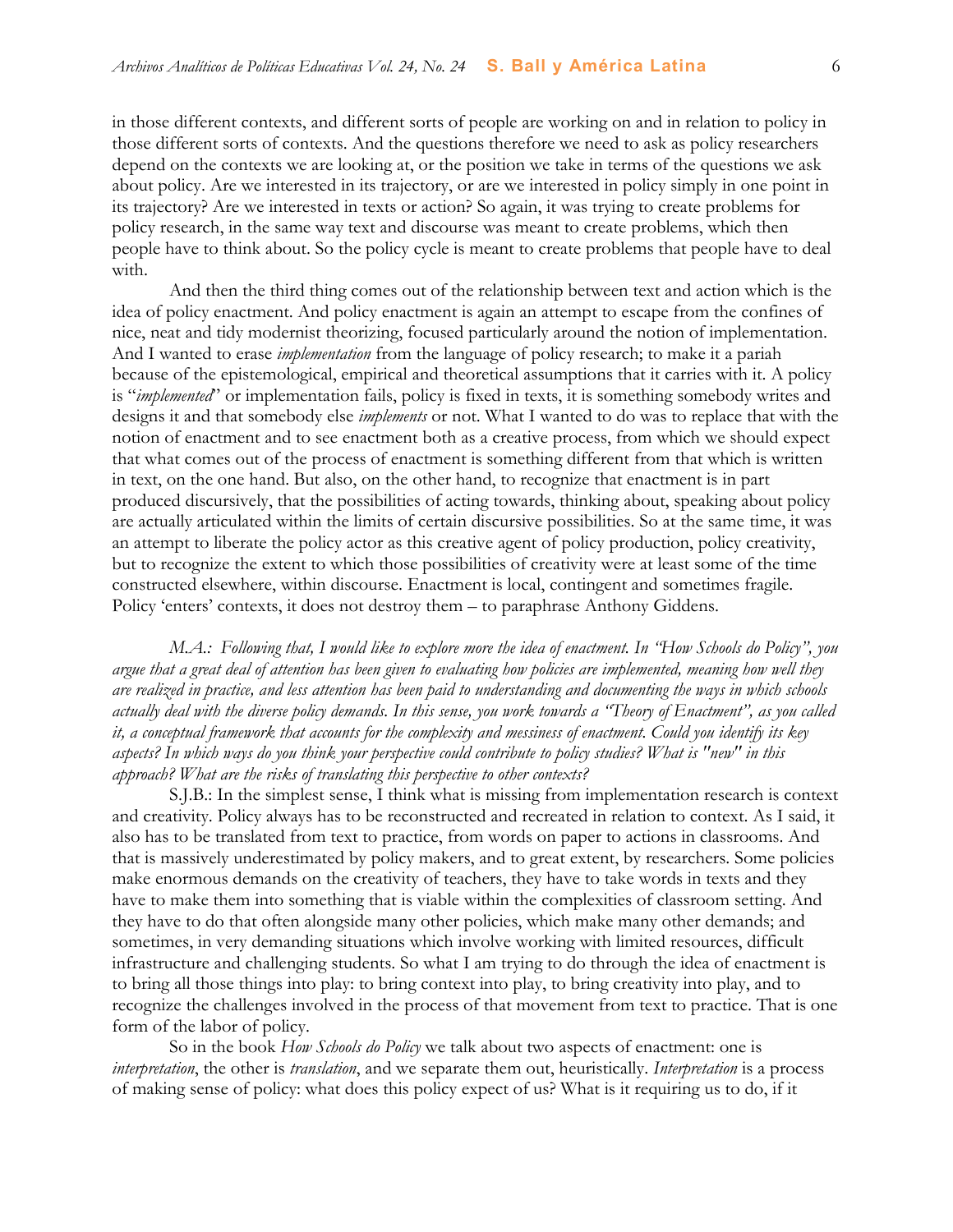requires anything? Sometimes, luckily, policies don't require you to do very much and you don't have to worry about them, they can be satisfied or ignored. But if they do require a response, what is it? Policy makers assume that they write texts that are clear, obvious and coherent, and that contain no contradictions or problems. In fact, policy texts are often very poorly written documents, which create enormous difficulties for those who are supposed to do something with them. So we have to recognize that process of coping with the difficulties of sense and meaning and the creativity of making something sensible out of these texts. So interpretation is: "what does the policy mean?", "what is it saying?", "what are we supposed to do?". Often that is carried out by authoritative actors – principals, inspectors, head teachers – they pre-empt meaning but also sift out policy detritus.

And then *translation*, this involves the very multifarious processes that are put into place to relate expectations or imperatives to a set of practices. And that may involve things like in-service training, continuing professional development, department meetings, writing internal documents, departments working together to produce a curriculum plan, or assessment procedures, peer observations, learning walks - all sorts of activities, all sorts of practices or institutional technologies work to make abstract necessities in something workable, doable and attainable. So again, it is actually not very sophisticated stuff. It is quite simple. But it is starting from what actually happens in real settings with real people, rather than taking on board the assumption of a simple linearity of implementation, in a way that obliterates and erases the creativity, and 'development' of policy actors. And we are also suggesting here a tension between competence and compliance.

## *M.A.: In some of your books, like in "The Education Debate" and "How Schools do Policy", you have argued that you want to forge analytical concepts and instruments that are useful in different contexts in spite of your research being mainly focused on English education policies. What do you consider to be your contribution to the field of educational policy research beyond England?*

S.J.B.: I suppose what I am trying to do is to provide conceptual tools, or identify conceptual problems, that then can be worked with or worked through in any setting. In a way, the setting doesn't matter, the setting becomes an object of enquiry, it doesn't become something that requires you to always start differently, or to start from scratch. So I was trying to develop a set of tools that were transposable, that could be used in the analysis of any kind of cultural-political setting, that make no assumption about the context or setting, tools that can be worked with in centralist, federalist, democratic, oppressive regimes - method for doing policy analysis rather than a description of policy processes. Text and discourse, policy subjects and policy actors, enactment, the policy cycle, contexts of policy, policy artefacts: these make no assumptions about context. Some people have misread the policy cycle as a description of how policy is made, but it is not meant to be that.

#### *M.A.: Even though England has been the main empirical context of your work, you have also done research projects elsewhere, for instance "Advocacy networks, choice and private schooling of the poor in India", with Geetha Nambissan. Have you encountered any analytical or theoretical challenges caused by doing research in another country? If so, what challenges did you have and how did you tackle them?*

S.J.B.: At the moment I am finishing two projects, one of which is based in Africa, in four countries in Africa. The other one is based in India, and I have done several other researches in Europe and elsewhere. But for me, it depends on what sort of issues and questions you are interested in. I am, in particular in recent years, very interested in policy convergence, I am interested in the way in which policies move around the globe and are re-contextualized in different settings. So I am interested in that process of re-contextualization, I am interested in how policies move into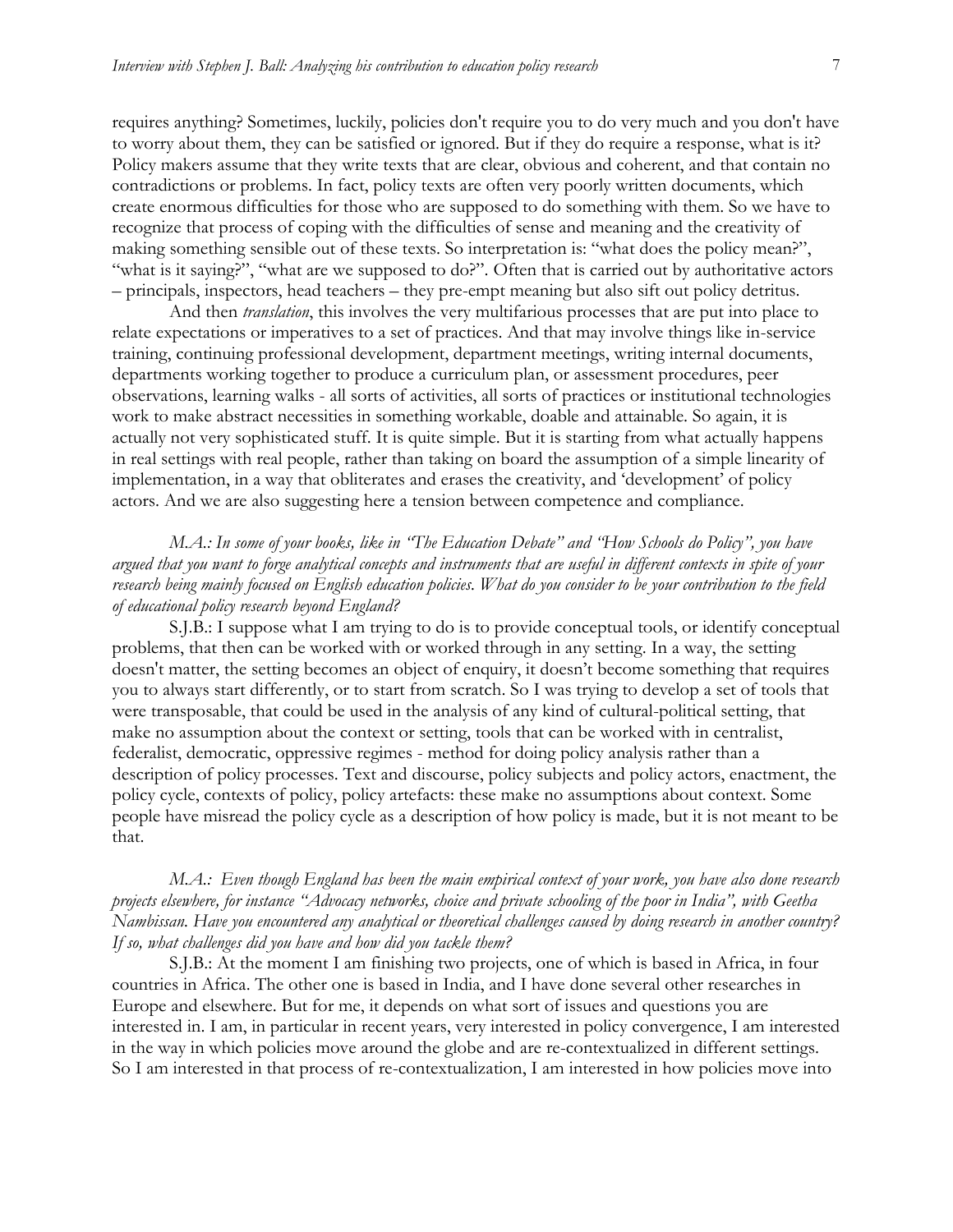and are accommodated into particular settings. But in some ways that is because I am interested in the policies rather than the settings.

So, relating to the previous question, I am interested in forms of analysis that will lead us to understand different settings, rather than being interested in understanding the specifics of those settings. So my interest in policy has expanded to this focus on the mobility of policy, and to the emergence of what I call a *global education policy network*, which is a set of relationships in relation to policy, which now extend across the globe and into different countries, through which policy ideas, policy technologies and people and money, move. So I am interested in the interplay of the global and the local. The space of analysis is not defined by geographical entities, but by the space configured through the intersection of global and situated elements. And I see this as part of a necessary move in policy analysis beyond what Ulrich Beck called 'methodological nationalism'.

## *M.A.: Taking into account your research experience in developing countries, how do you see the use of your perspective by researchers in these contexts? What are the opportunities and risks or limitations of translating your ideas into different socio-economic contexts, such as Latin America?*

S.J.B.: I would go back to what I said a while ago, which is that I see my policy analysis ideas very much as tools and very much as starting points, as orienting points. They can be taken in different directions, they are places to start from and they are not supposed to be prescriptions about how to do research. They can be, and I hope they will be, and in some cases they have been, taken up by people and often taken in directions I had not anticipated. And part of that is to do with that application or relevance to the local setting, part of that is to do with the theoretical or research sensibilities of the research teams or individual authors. But the key point is they are not meant to direct research within a very specific, pre-specified framework about "this is how it should be done, this is the sort of questions or perspectives or concepts that have to be used". They are an initial position from which certain research problems should arise, which then have to be solved in the particular setting and its particular characteristics. So, again, sometimes people are misreading what I am suggesting, or taking the particular instances that I am exploring in relation to the specifics of my own research as models for how research could be conducted, should be conducted elsewhere.

Having said that, I think again there are certain convergences and certain connectivities in the contemporary world of education policy, which mean there is a relevance and necessity for research to be different from previously - that is the necessity of thinking outside or beyond the 'national' to take account of new global policy microspaces. For example, the proliferation in Latin America of commercial for profit higher education institutions, which are owned elsewhere, in the United States or other countries. So there is a jurisdictional aspect in that, that part of the delivery of education is now actually directed elsewhere. Or it may be that there are particular organizations, think tanks, for example, in Chile, in Brazil, neoliberal think tanks, which have network relationships to the Atlas foundations, in the United States, with a common commitment to neoliberal solutions to educational and other social problems, and those think tanks become the conduits for ideas that have currency elsewhere. And if one is looking at contemporary education policy in Chile, in Brazil, and other parts of Latin America, you can't really make sense of what is going on without recognizing the effects of policy mobility – the cross-national movement of policy ideas, and often related financial exchanges and commercial interests, notions of 'good practice', the borrowing of models of policy (inspection, assessment, data analytics, blended learning) from elsewhere. I don't think we can any longer simply focus on the nation state in itself and think about policy as being specifically a national phenomenon.

#### *M.A.: In this sense, in Education Debate you argue the nation-state is no longer a useful analytical*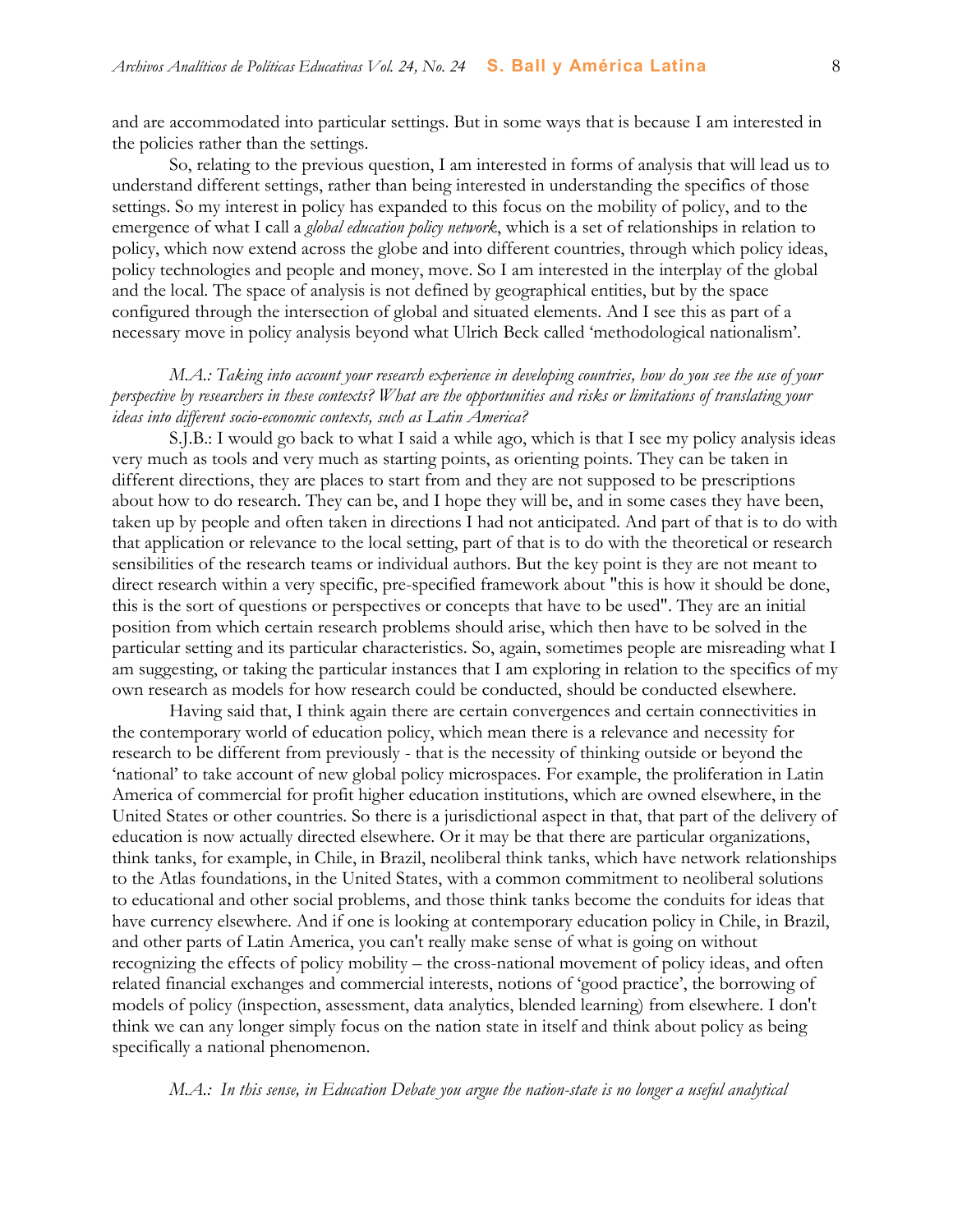*framework as we are facing an "increasingly complex and increasingly significant set of global and regional influences, pressures and dynamics that impinge on and are embedded in national systems or educational policy making" (p.38). Further, you say the challenge is to understand how these global policy processes work at national level. Have you tackled this dilemma in your own research? What are the theoretical tools that help you to be sensitive to the transformations of the nation state and the increase of global and regional powers in education policy making?* 

S.J.B.: Well, those are things I am still thinking about, I am still writing about, trying to work out for myself. But in the simplest sense, the starting point is globalization and various globalization theories, which suggest that globalization is compressing the world in various ways. David Harvey's notion of space-time compression is one way of representing that, the world now is a small place, that most parts of the world are very open and accessible to media, communication and travel. And as a result of that, goods, service, people and ideas move around the world very easily and very quickly these days. They always did move around, but that movement was much longer, drawn out, more difficult process in the past. Possibilities of movement have been eased and have speeded up.

And in relation to education policy, there is an articulation between the economic aspects of globalization and the education policy aspects of globalization, in particular, around the notion of economic competitiveness and the contribution of education to the participation of individual nations within the global economy. So one of the extraordinary things that you can find, if you look at the general policy statements of almost any country around the world now, is that they almost all reiterate statements about the need to produce a high skilled labor force that will enable the country to compete better in the global knowledge economy. And it doesn't matter if you look at Kazakhstan, Gambia, Nicaragua, Malaysia... they say almost exactly the same thing. So there is a discourse of policy, which now articulates education within the framework of economic competitiveness. And in relation to that, specific forms of education policy then became thinkable, became sensible, and indeed in some ways become necessary in relation to policy. And they include things like public/private partnerships, leadership, choice, marketization and privatization. And this is what Pasi Sahlberg calls GERM - global education reform movement<sup>7</sup>. It is actually a fairly limited set of ideas, which now has this global currency. Concomitantly other possibilities for thinking about education policy are excluded and silenced.

So, as I said, I have become interested in how policy ideas move around, and have attempted to give some literal flesh to that process of movement. A lot of people talk about policy mobility, but many few researchers are actually trying to understand how that movement is achieved. I have been using the idea of the network as one way of addressing that movement. And for some time have been trying to map policy networks, which is fine, you can describe them and represent them, identify how people are connected up. But there is a further step or a move from mapping networks to understanding how they work, the work of networking, the labor that goes into policy mobility. So at the moment I am trying to understand the human labor that goes into policy mobility. And that involves trying to trace or follow the movement of policy from one place to another. So it looks at policy in terms of the new kinds of spaces in which policy is being 'done' and the people who 'do' it. But also how those new spaces and new actors articulate both with traditional state spaces and national settings, and political actors in state settings. So it is trying to relate the local and the national to this global network and, at the same time, recognizing the interplay and mobility of things, and people, and ideas across those relationships.

*M.A.: So in this sense of international connections that go beyond the nation state, how do you see the role that international organizations, such as the World Bank, played then and play now in policy making in education?*

<sup>7</sup> Sahlberg, P. (2011). The Fourth Way of Finland. *Journal of Educational Change*, *12*(2), 173–185.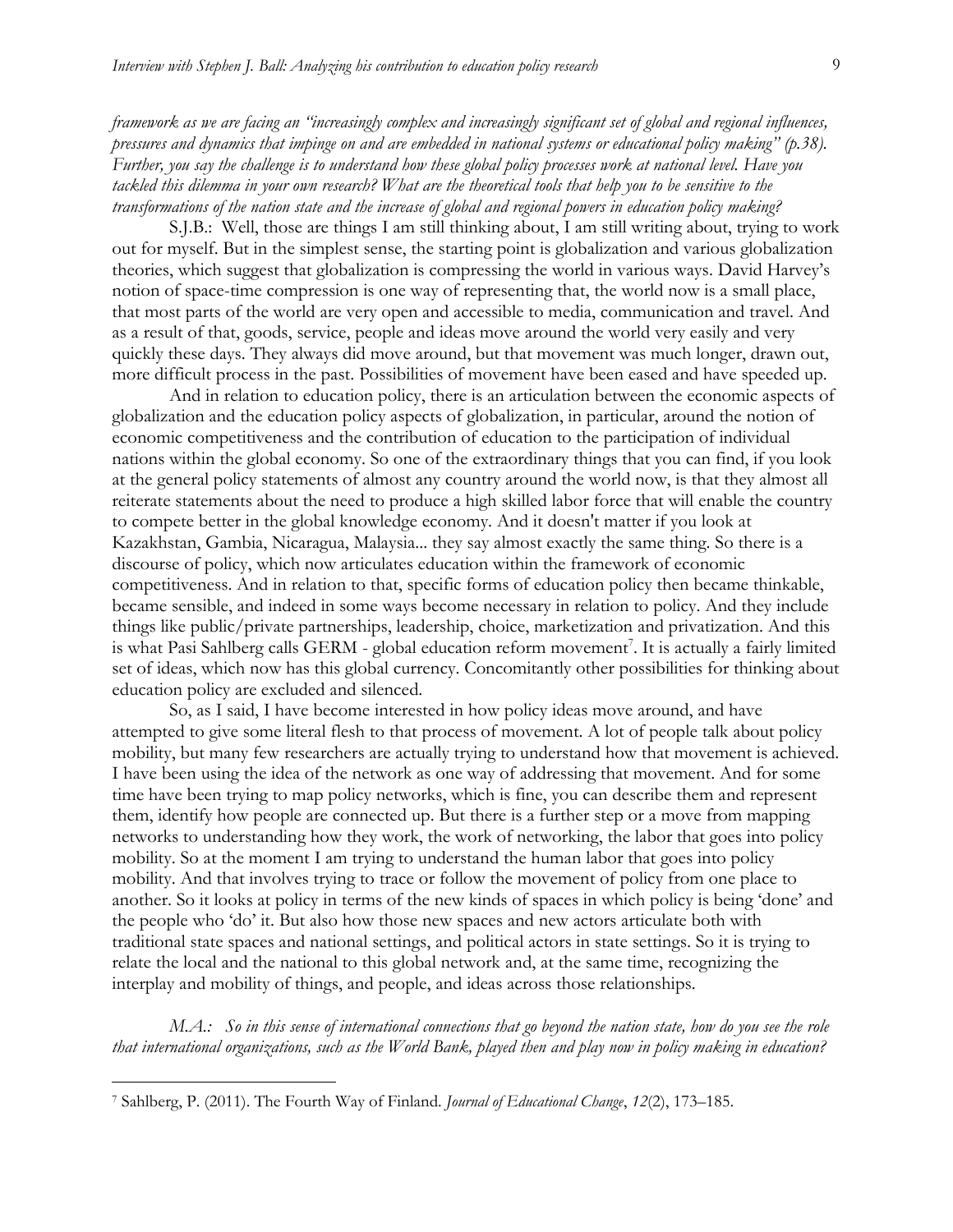S.J.B.: In some parts of the world the World Bank is an enormously influential player. If you want to borrow money from the World Bank, the World Bank will establish *conditionalities* very often, which will require you to do certain things, make policy changes, in order to qualify for receiving the money. So several years ago, Mongolia was asking for money to develop their primary educational system. In exchange, they had to accept some form of performance related pay for their teachers, which was based on a report card system. This was not an idea that had its origin in Mongolia, it was something that the World Bank though that was 'good practice', and it was attached to the loan as a condition. So the World Bank has clearly a very direct impact on education policy in some places.

It also, alongside other agencies, like the OECD in particular, has a very influential discursive impact on policy thinking. So in many countries, the framework, limits and possibilities of policy thinking are actually constrained, at least to some extent, by the language, assumptions and concepts which the World Bank and the OECD are articulating, advocating, promulgating, writing about, speaking about in conferences, and talking about with education ministries during visits and conferences. So at that level they are enormously influential as well. If you look for example at things like quality assurance in Higher Education, that is a triumph of OECD policy thinking, something which was developed in a set of documents in the OECD in the 1990s, early 2000s, and is now the world framework for thinking about how we know whether universities are functioning well or not. Quality assurance in HE is firmly established in the policy thinking in almost every country around the world.

Having said that, I think it is also important, as I have suggested, to recognize there are now a broader set of players, who are having various degrees of impact and influence on policy in both developing and developed countries around the world; in particular, various philanthropic organizations and foundations. A recent 2013 survey in the United States asked 300 educationalists who they thought was the most influential educational thinker in the United States, and the person who came up on top was Bill Gates. The Bill and Melinda Gates foundation has had enormous impact on education policy in the United States, particularly in cities like New York, Los Angeles, Memphis and New Orleans. They, together with other foundations, like the Wharton family foundation, Eli and Edythe Broad Foundation, and others, have fundamentally changed the educational landscape of the US. Nobody elected them, they have no authority, they have no legitimacy of a political kind… What they have is lots, and lots, and lots of money. And they are able to use that money to bring change to education policy, and bring their ideas to bear. And they are doing that, those foundations, in the USA and increasingly in other countries around the world. They crop up in India and in Africa, in the research I am doing. And there are others, both global and national foundations, in Brazil, Ayrton Senna Foundation, the Lemann Foundation for example, these organizations are really coming to the fore in terms of having a voice in policy conversations and in defining what it means to educate, to teach and learn. Edu-businesses<sup>8</sup> and business foundations are also having an impact. There is a whole set of new players - social enterprises, charity global organizations, alongside the now well established NGOs, which now are playing their part in education policy writing, in service delivery and in moving policy around. So again, this means we have to think about policy differently. We can't use old concepts, old frameworks, old assumptions to research new methods of policy. Policy has changed, and we have to change if we are going to research it effectively.

*M.A.: Regarding the importance of context in education policy research, in the book "How schools do policy" there is a chapter called "Taking context seriously", where you claim education researchers often describe context but are unable to produce analysis about it. What do you mean by this statement? How do you prevent this in* 

<sup>&</sup>lt;sup>8</sup> see [http://www.ei-ie.org/en/news/news\\_details/3602](http://www.ei-ie.org/en/news/news_details/3602)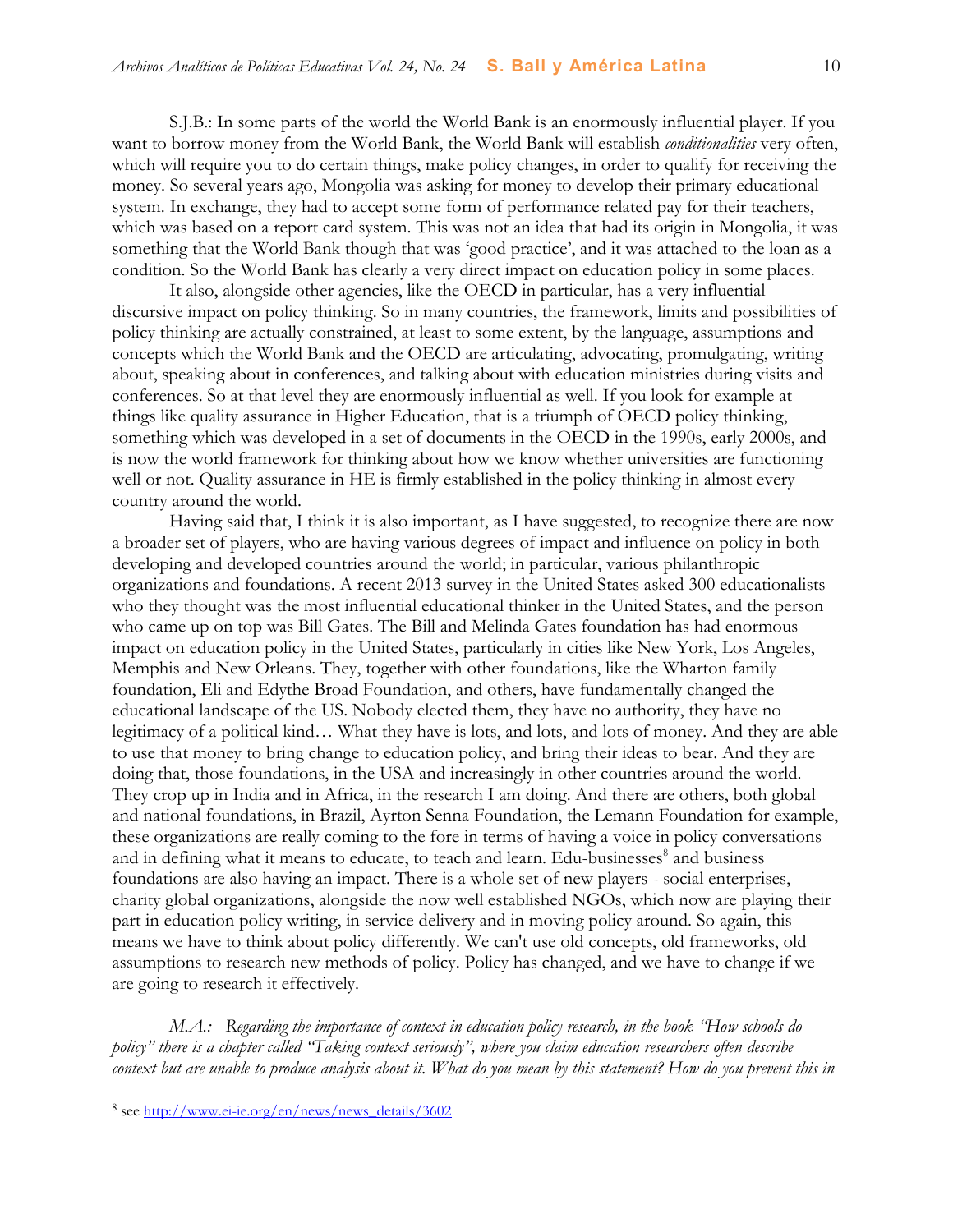#### *your own work? And how do you assess what counts, and what does not, as "context" in your research?*

S.J.B.: It is a very simple thing, if you read most policy analysis, particularly at the school level or the institutional level, you get lots of quotations of people saying things and sometimes accounts of people doing things. But you very rarely get any sense of where they are doing these things, what it looks like. It is presumably a building, or a set of buildings, but you very rarely get any sense of what the buildings look like, what condition they are in, what facilities they have, how they are structured, what color they are painted. Does it have a playground for the students to play? Are there science laboratories? We dematerialize policy analysis, we rip it out of context, we give no sense of its materiality.

And also, almost never, do researchers actually tell you about money. What is the budget? How much money is available? What salaries do the teachers get? How much is spent on the building? How much money is available for buying textbooks, or tables and chairs, or computers? Again, it is a sort of dematerialization. We talk about teachers, we talk about classrooms, we talk about teaching and learning, but we very rarely give any sense of how much these things cost, and how much money is available. And of course, policy makers in many ways don't do that either, they assume policy is immune from context. So that the school with very poor facilities, a limited number of experienced teachers and large numbers of students from deprived backgrounds, can do policy in exactly the same way as a very well funded school, with very experienced teachers and students who come from very well-off backgrounds. They dematerialize policy as well. Policy makers have in their head the sort of best of all possible schools when they write policy. And then this gets translated into the way in which they think about how policy is done, it is done well or done badly; it doesn't have a context.

So in many senses taking context seriously is very simple, it involves re-materializing policy, to give it a literal and visceral foundation in terms of facilities, people and money. How many teachers are there? How experienced are they? What is their training? What is their background? How many years have they worked with teaching? We don't know about these things! We also very rarely get any sense of policy artefacts – what posters are displayed, what technologies are used, how is the classroom arranged, what are the non-human actors within the process of enactment.

#### *M.A.: Then, analytically, how do you make sense of context? Where do you draw the line of how far you go in your context? And also, when does it stop being context and becomes the center of the research? In a certain sense, what are the both ends of context?*

S.J.B.: Well, there is another way of thinking about this, which goes back to Foucault, which is the idea of *technologies* and *practices*. The idea that policy, or more generally discourse, is manifested within practices and technologies, that is manifested in the way which people interact within institutional settings in particular sorts of social relations: teaching and learning, doctor and patient, therapist and client. So the role of context depends on the question you set out to answer, its significance depends on the frame you set around your particular research problem. But what I am trying to say is that the tendency is to frame those problems in ways that always excludes context and almost always excludes money. And at least some of the time, not all of the time, but some of the time, some people need to pay some attention to those things if we are going to come to grips with what counts as education policy. Because education policy is not just what people say and do, education policy is also about buildings and about money, and power-relations and other things. And as education researchers, policy researchers, we need to engage with these aspects of 'what policy is'.

*M.A.: To conclude, I have just a final question about Latin America. You have collaborated with some*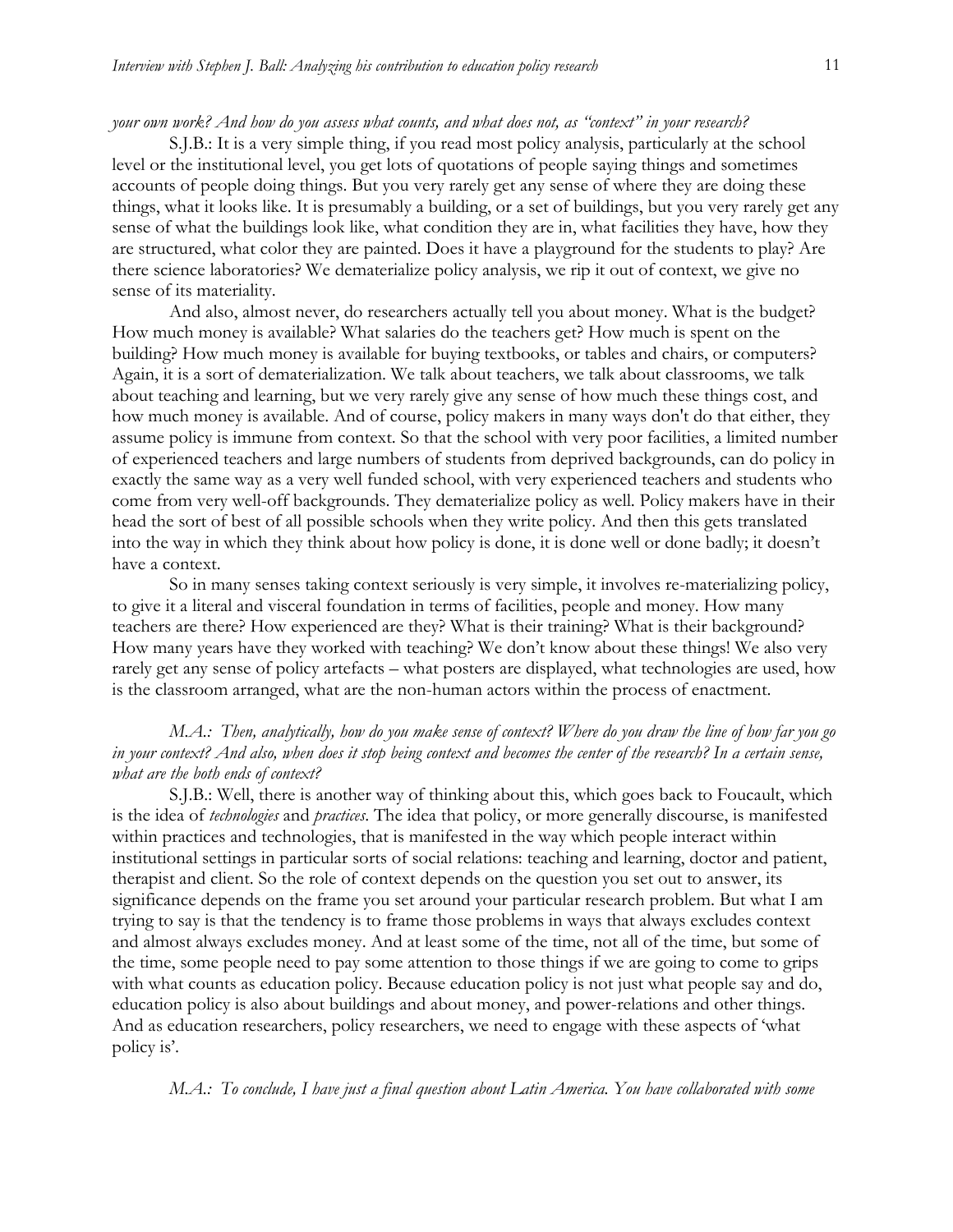#### *Latin American researchers through the years and have also recently visited some Latin American countries, like Brazil, Argentina, Chile and Colombia. Was there anything surprising to you regarding education in Latin countries?*

S.J.B.: To a great extent I know almost nothing about education in Latin America, and what I do know, I learn through my students and through my contacts with people in Latin America. I have never had an extended period of stay where I have been involved in direct research. So I make no claims really about having an understanding of Latin America. I leave my students to do that, that is their task, I am just here to help them.

I am interested in Latin America and I am interested in specific things that go on there, and I do try to make sense of that to some extent. So, for example, I am very interested in the development scene of Higher Education in Brazil, particularly given that it is a kind of free market in Higher Education provision and there is this enormous diversity of provision. At one end of the market there are high status state institutions, universities, and now there is proliferation of other providers of different status, particularly enormous Higher Education conglomerates that have hundreds of thousands of students doing degrees in their universities. So I have particular interest in that. Argentina is interesting because it is so idiosyncratic and it kind of doesn't fit into the model of what is going on in most of the rest of Latin America, and most of the rest of the world. It hangs on to the power of teachers unions, to the role of the state, to the centrality of public education, although there is an awful lot of private provision in places like Buenos Aires. And I am very interested in Chile, because Chile is the paradigm of the neoliberal educational system. It has the most choice, it has the most private provision, it has the most assessment and comparison, of probably any country in the world. So it is a fascinating social/economic/educational laboratory for research, and I have a number of students who are doing research there. I was there recently talking to people about policy in Chile and I will be going back later this year and doing some teaching in Santiago.

So Macarena Hernández has done some interesting work on Chile in terms of the role of think tanks there and Diego Santori did very interesting work in neoliberal schooling using poststructuralist ideas. In Argentina, Angela Oría attempted an amazing genealogy of Argentinean public education. So I have a number of students doing exciting and interesting work in these countries, and they provide me with insights. And I am very aware that in some places there is a particular interest in my work. In Chile, it is around the work I have done in neoliberalism, in Brazil there is a particular interest in the policy cycle and the possibilities of using that. And I have done teaching in Argentina, in Buenos Aires, in the University of San Andrés for a number of years on an intensive masters module. So I have multiple interests in Latin America, but I would be very, very modest about the claims that I make about understanding the educational systems of Latin America.

*M.A.M.: Thank you very much, Professor Ball, for this very insightful interview.*

#### **Acknowledgements**

I gratefully acknowledge the support and generosity of the Special Issue editors Analía Inés Meo and Jason Beech, for their invaluable comments and inputs that assisted the development of the interview. I also appreciate Jorge Ortiz Quiroga's comments on early stage drafts of this interview.

## **References**

Bowe, R., Ball, S., & Gold, A. (1992). *Reforming Education and Changing Schools: Case Studies in Policy Sociology*. London; New York: Routledge.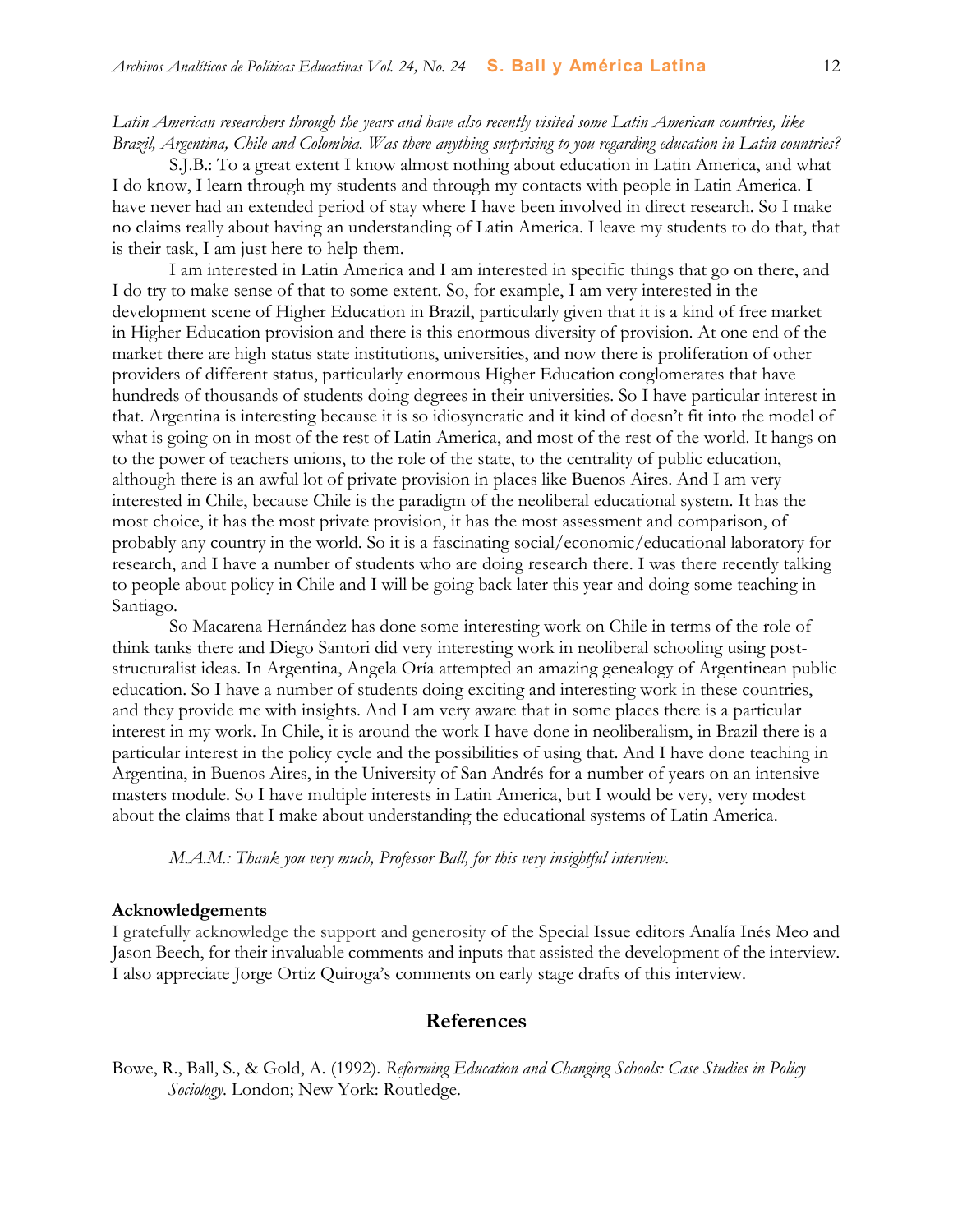- Ball, S. J. (1993). What Is Policy? Texts, Trajectories and Toolboxes. *Discourse: Studies in the Cultural Politics of Education*, *13*(2), 10–17.
- Ball, S. J. (1994). *La micropolítica de la escuela. Hacia una teoría de la organización escolar.* Madrid: Paidos.
- Ball, S. J. (1995). Intellectuals or Technicians? The Urgent Role of Theory in Educational Studies. *British Journal of Educational Studies*, *43*(3), 255–271.
- Ball, S. J. (2013). *The Education Debate* (2nd ed.). Policy Press.
- Ball, S. J. (2015). What is policy? 21 years later: Reflections on the possibilities of policy research. *Discourse: Studies in the Cultural Politics of Education*, *36*(3), 306–313.
- Ball, S. J., Maguire, M., & Braun, A. (2011). *How Schools Do Policy: Policy Enactments in Secondary Schools*. London; New York: Routledge.

Ball, S. J., & Junemann, C. (2012). *Networks, New Governance and Education*. Policy Press.

- Nambissan, G. B., & Ball, S. J. (2010). Advocacy networks, choice and private schooling of the poor in India. *Global Networks*, *10*(3), 324–343.
- Sahlberg, P. (2011). The Fourth Way of Finland. *Journal of Educational Change*, *12*(2), 173–185.

#### **About the Author**

#### **Marina Avelar**

UCL Institute of Education – University of London

marina.avelar.14@ucl.ac.uk

Marina Avelar is a PhD candidate at the UCL Institute of Education - University of London, researching the work of corporate philanthropies in education policy and governance in Brazil. Prior to the PhD, she completed her Bachelors and Masters in Education at the State University of Campinas, Brazil.

#### **About the Guest Editors**

#### **Jason Beech**

Universidad de San Andrés y Consejo Nacional de Investigaciones Científicas y Técnicas (CONICET)

## [jbeech@udesa.edu.ar](mailto:jbeech@udesa.edu.ar)

Jason Beech es docente investigador de Sociología de la Educación, Educación Comparada y Problemas Educativos Contemporáneos en la Universidad de San Andrés, donde también codirige el Laboratorio de Tecnologías del Aprendizaje. Es investigador del Consejo Nacional de Investigaciones Científicas y Técnicas de Argentina (CONICET). Es editor asociado de la Revista *Archivos Analíticos de Política Educativa* y miembro del consejo directivo de la Comparative and International Education Society (CIES) e investigador visitante del Graduate School of Education de la Universidad de Melbourne (2015). ORCID: 0000-0002-4971-7665

#### **Analía Inés Meo**

Universidad de Buenos Aires (UBA) y Consejo Nacional de Investigaciones Científicas y Técnicas (CONICET)

#### [analiameo@conicet.gov.ar](mailto:analiameo@conicet.gov.ar)

Analía Inés Meo es socióloga y docente de la UBA, e investigadora del CONICET con sede de trabajo en el Instituto de Investigaciones "Gino Germani" (UBA). Trabaja en el campo de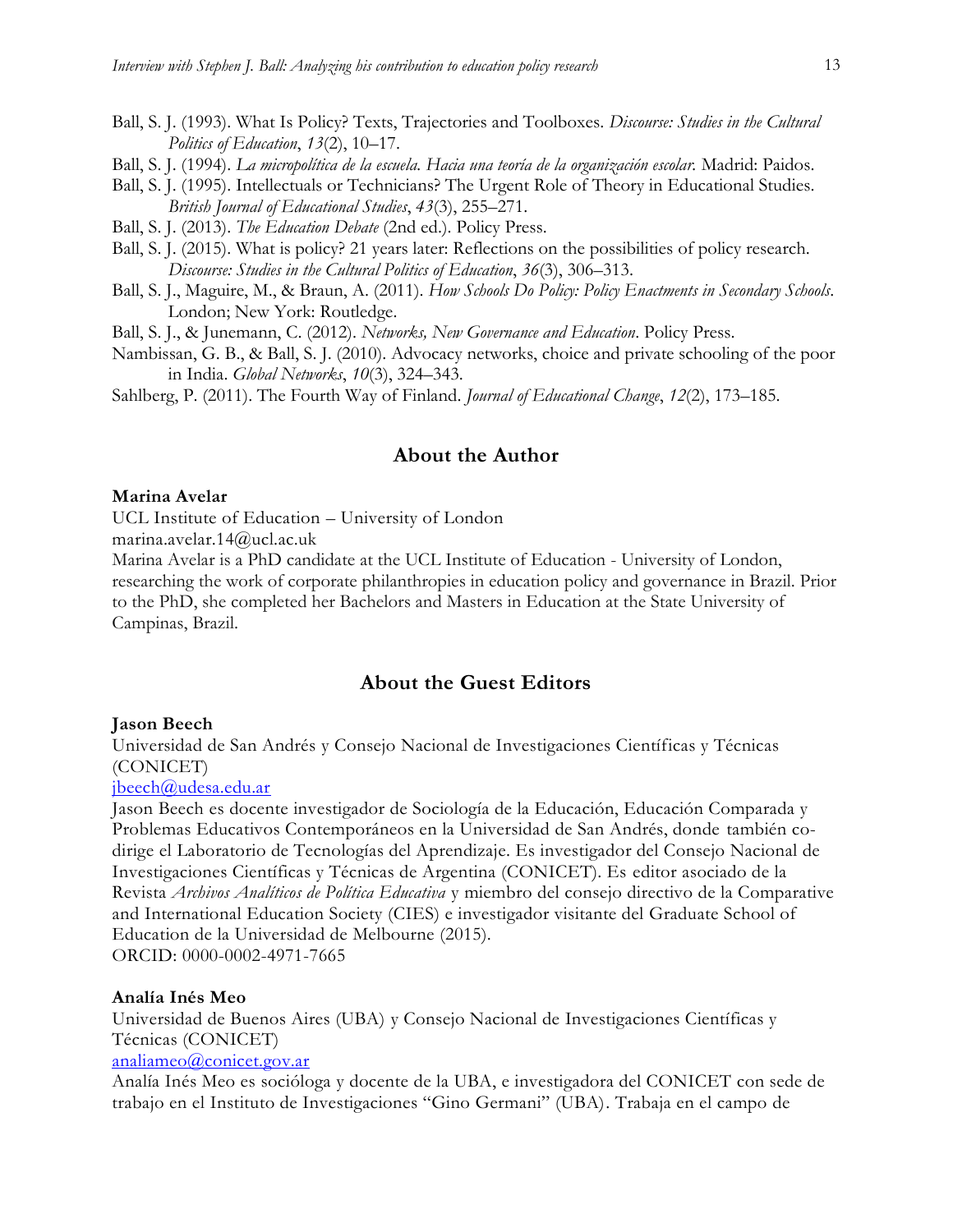sociología de la educación. Sus investigaciones examinan distintos aspectos de la producción, amplificación y mitigación de las desigualdades educativas y sociales, en particular en el nivel secundario en Argentina. Es integrante del Comité Editorial de la Revista "Argumentos. Revista de crítica social" e investigadora visitante del Departamento de Sociología de la Universidad de Warwick (Reino Unido).

**Dossier Stephen J. Ball y la investigación sobre políticas educativas en América Latina**

# archivos analíticos de políticas educativas



Volumen 24 Número 24 29 de fevereiro de 2016 ISSN 1068-2341

 $\left($ SUME RIGHTS RESERVED Los/as lectores/as pueden copiar, mostrar, y distribuir este articulo, siempre y cuando se de crédito y atribución al autor/es y a Archivos Analíticos de Políticas Educativas, se distribuya con propósitos no-comerciales, no se altere o transforme el trabajo original. Más detalles de la licencia de Creative Commons se encuentran en http://creativecommons.org/licenses/by-ncsa/3.0 Cualquier otro uso debe ser aprobado en conjunto por el autor/es, o AAPE/EPAA. La sección en español para Sud América de AAPE/EPAA es publicada por el *Mary Lou Fulton Teachers College, Arizona State University* y la *Universidad de San Andrés* de Argentina. *L*os artículos que aparecen en AAPE son indexados en CIRC (Clasificación Integrada de Revistas Científicas, España) DIALNET (España), [Directory of Open Access Journals,](http://www.doaj.org/) EBSCO Education Research Complete, , ERIC, Education Full Text (H.W. Wilson), QUALIS A2 (Brasil), SCImago Journal Rank; SCOPUS, SOCOLAR (China)

Contribuya con comentarios y sugerencias en [http://epaa.info/wordpress/.](http://epaa.info/wordpress/) Por errores y sugerencias contacte a **Fischman@asu.edu** 

**Síganos en EPAA's Facebook comunidad** at<https://www.facebook.com/EPAAAAPE> y en **Twitter feed** @epaa\_aape.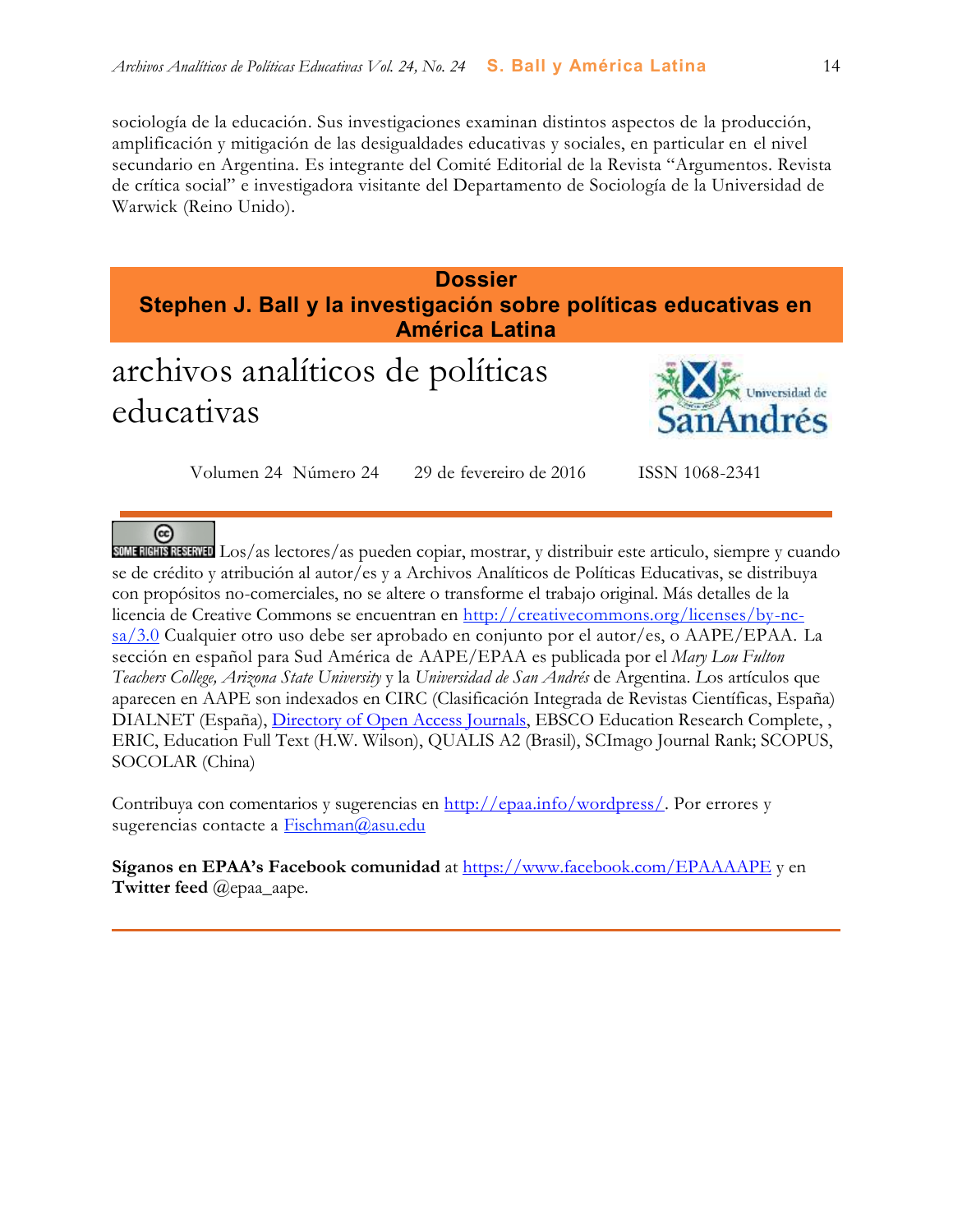# archivos analíticos de políticas educativas consejo editorial

Editor Ejecutivo: **Gustavo E. Fischman** (Arizona State University) Editores Asociados: **Armando Alcántara Santuario** (Universidad Nacional Autónoma de México), **Jason Beech**, (Universidad de San Andrés), **Antonio Luzon**, Universidad de Granada

**Claudio Almonacid** Universidad Metropolitana de Ciencias de la Educación, Chile **Miguel Ángel Arias Ortega**  Universidad Autónoma de la Ciudad de México **Xavier Besalú Costa**  Universitat de Girona, España

**[Xavier Bonal](javascript:openRTWindow() Sarro** Universidad Autónoma de Barcelona, España

**[Antonio Bolívar](javascript:openRTWindow() Boitia** Universidad de Granada, España

**[José Joaquín Brunner](javascript:openRTWindow()** Universidad Diego Portales, Chile

**[Damián Canales Sánchez](javascript:openRTWindow()** Instituto Nacional para la Evaluación de la Educación, México

**Gabriela de la Cruz Flores** Universidad Nacional Autónoma de México

**[Marco Antonio Delgado Fuentes](javascript:openRTWindow()** Universidad Iberoamericana, México

**[Inés Dussel](javascript:openRTWindow()**, DIE-CINVESTAV, México

**[Pedro Flores Crespo](javascript:openRTWindow()** Universidad Iberoamericana, México

**Ana María García de Fanelli**  Centro de Estudios de Estado y Sociedad (CEDES) CONICET, Argentina

**Juan Carlos González Faraco**  Universidad de Huelva, España

**María Clemente Linuesa**  Universidad de Salamanca, España

**Jaume Martínez Bonafé** Universitat de València, España

**Alejandro Márquez Jiménez**  Instituto de Investigaciones sobre la Universidad y la Educación, UNAM, México **María Guadalupe Olivier Tellez**,

Universidad Pedagógica Nacional, México **[Miguel Pereyra](javascript:openRTWindow()** Universidad de Granada, España

**[Mónica Pini](javascript:openRTWindow()** Universidad Nacional de San Martín, Argentina

**Omar Orlando Pulido Chaves** Instituto para la Investigación Educativa y el Desarrollo Pedagógico (IDEP) **[José Luis Ramírez](javascript:openRTWindow() Romero** Universidad Autónoma de Sonora, México **[Paula Razquin](javascript:openRTWindow()** Universidad de San Andrés, Argentina

**José Ignacio Rivas Flores** Universidad de Málaga, España **[Miriam Rodríguez Vargas](javascript:openRTWindow()** Universidad Autónoma de Tamaulipas, México **José Gregorio Rodríguez**  Universidad Nacional de Colombia, Colombia **[Mario Rueda Beltrán](javascript:openRTWindow()** Instituto de Investigaciones sobre la Universidad y la Educación, UNAM, México **José Luis San Fabián Maroto**  Universidad de Oviedo, España

**[Jurjo Torres Santomé](javascript:openRTWindow()**, Universidad de la Coruña, España

**[Yengny Marisol Silva Laya](javascript:openRTWindow()** Universidad Iberoamericana, México

**Juan Carlos Tedesco** Universidad Nacional de San Martín, Argentina

**Ernesto Treviño Ronzón** Universidad Veracruzana, México

**[Ernesto Treviño](javascript:openRTWindow() Villarreal**

Universidad Diego Portales Santiago, Chile **Antoni [Verger Planells](javascript:openRTWindow()** Universidad Autónoma de Barcelona, España **[Catalina Wainerman](javascript:openRTWindow()** Universidad de San Andrés, Argentina **Juan Carlos Yáñez Velazco** Universidad de Colima, México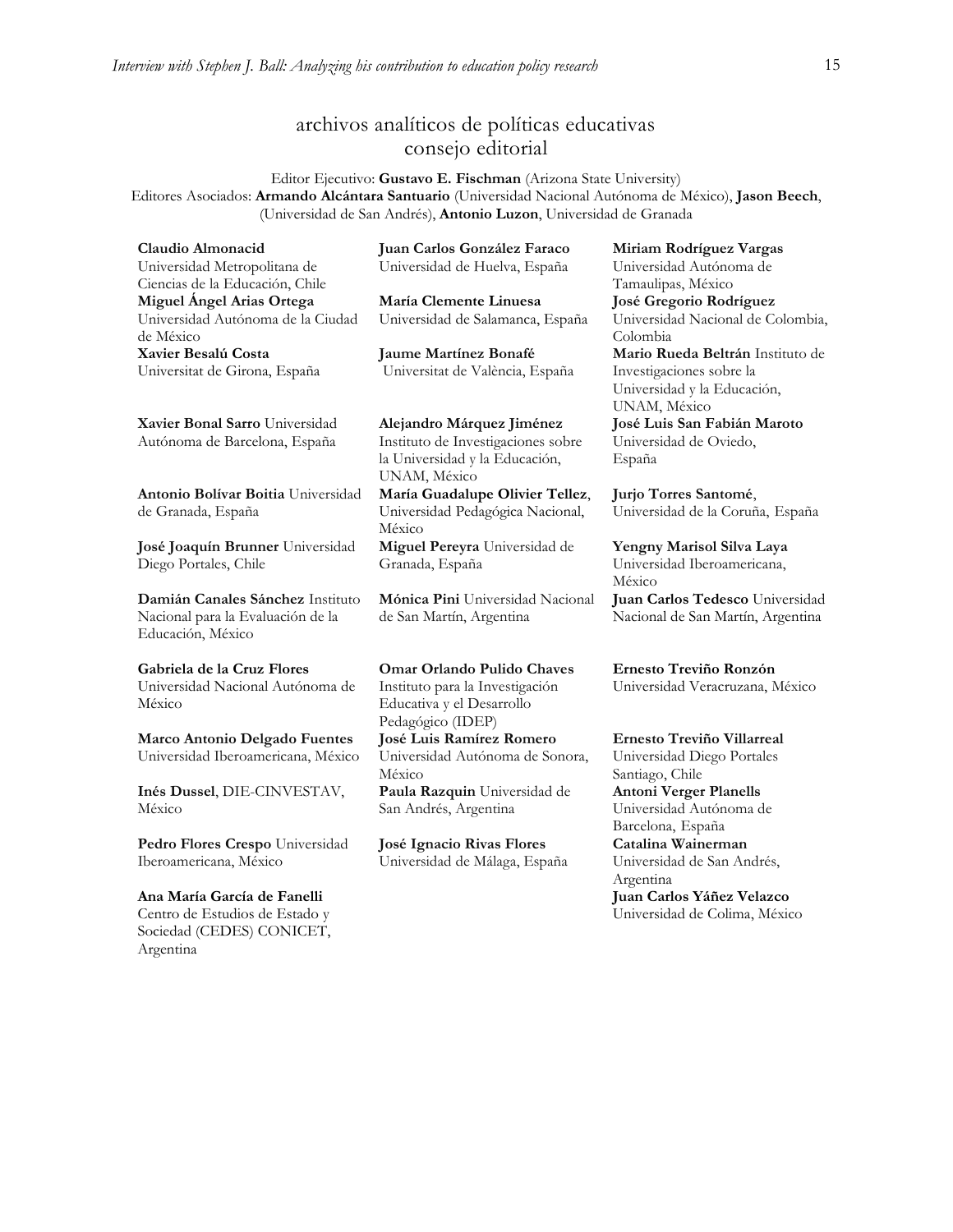# education policy analysis archives

editorial board

Lead Editor: **Audrey Amrein-Beardsley** (Arizona State University) Executive Editor: **Gustavo E. Fischman** (Arizona State University) Associate Editors: **Sherman Dorn**, **David R. Garcia**, **Oscar Jimenez-Castellanos**, **Eugene Judson**, **Jeanne M. Powers** (Arizona State University)

**Cristina Alfaro** San Diego State University

**Gary Anderson** New York University **Michael W. Apple** University of

Wisconsin, Madison **Jeff Bale** OISE, University of Toronto, Canada

**David C. Berliner** Arizona State University

**Casey Cobb** University of Connecticut

**Arnold Danzig** San Jose State University

**Linda Darling-Hammond**  Stanford University

**Elizabeth H. DeBray** University of Georgia

**Chad d'Entremont** Rennie Center for Education Research & Policy

**John Diamond** University of Wisconsin, Madison

**Matthew Di Carlo** Albert Shanker Institute

**Michael J. Dumas** University of California, Berkeley

**Kathy Escamilla** University of Colorado, Boulder

**Melissa Lynn Freeman** Adams State College

**Rachael Gabriel** University of Connecticut

**Amy Garrett Dikkers** University of North Carolina, Wilmington

**Gene V Glass** Arizona State University

**Ronald Glass** University of California, Santa Cruz

**Jacob P. K. Gross** University of Louisville

**Julian Vasquez Heilig** California State University, Sacramento **Aaron Bevanot** SUNY Albany **Kimberly Kappler Hewitt** University of North Carolina Greensboro

**Aimee Howley** Ohio University **Noah Sobe** Loyola University

**Henry Braun** Boston College **Steve Klees** University of Maryland **Nelly P. Stromquist** University of

**Jaekyung Lee S**UNY Buffalo

**Jessica Nina Lester** Indiana University

**Amanda E. Lewis** University of Illinois, Chicago

**Chad R. Lochmiller** Indiana University

**Christopher Lubienski** University of Illinois, Urbana-Champaign

**Sarah Lubienski** University of Illinois, Urbana-Champaign

**William J. Mathis** University of Colorado, Boulder

**Michele S. Moses** University of Colorado, Boulder

**Julianne Moss** Deakin University, Australia

**Sharon Nichols** University of Texas, San Antonio

**Eric Parsons** University of Missouri-Columbia

**Susan L. Robertson** Bristol University, UK

**Gloria M. Rodriguez** University of California, Davis

**R. Anthony Rolle** University of Houston

**A. G. Rud** Washington State University

**Eric M. Haas** WestEd **Patricia Sánchez** University of University of Texas, San Antonio **Janelle Scott** University of California, Berkeley **Jack Schneider** College of the Holy

Cross

Maryland

**Benjamin Superfine** University of Illinois, Chicago

**Maria Teresa Tatto**  Michigan State University

**Adai Tefera** Virginia Commonwealth University

**Tina Trujillo** University of California, Berkeley

**Federico R. Waitoller** University of Illinois, Chicago

**Larisa Warhol** University of Connecticut

**John Weathers** University of Colorado, Colorado Springs

**Kevin Welner** University of Colorado, Boulder

**Terrence G. Wiley** Center for Applied Linguistics

**John Willinsky**  Stanford University

**Jennifer R. Wolgemuth** University of South Florida

**Kyo Yamashiro** Claremont Graduate University